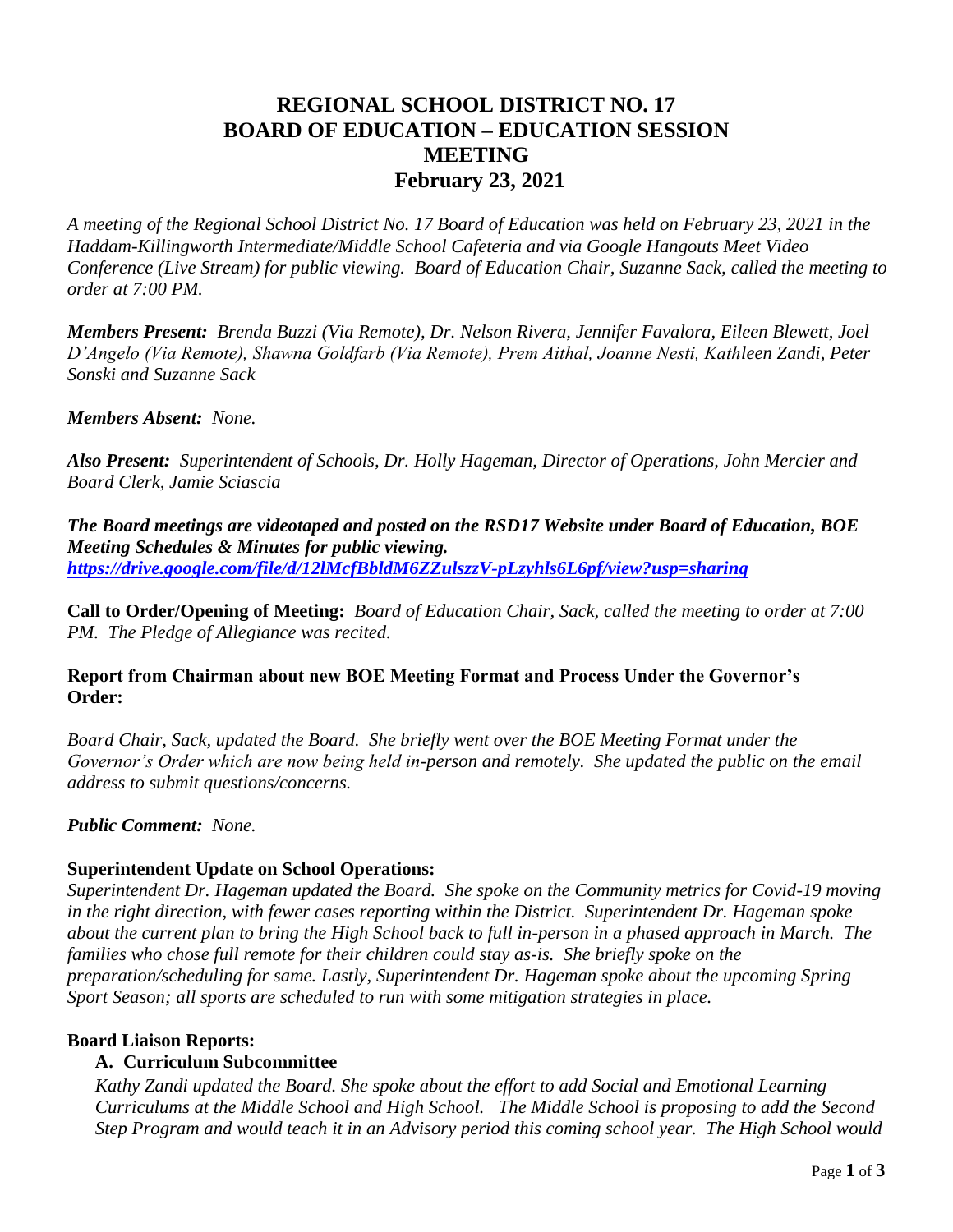*like to add a program called School Connect. Kathy gave a Diversity Committee update including a request from the committee for an Equity Statement. The Board discussed how it fits in the RSD17 Mission Statement and Core Values. Lastly, she read the Diversity Committee's Mission Statement which is also available online for further viewing. She briefly touched on Y&FS starting a Study Group focusing on Diversity.*

#### **Old Business:**

# **A. 2021-22 Budget Process and Timelines**

*Board Chair, Sack, updated the Board. She gave a brief reminder of Board dates associated with the Budget process and Superintendent Dr. Hageman briefly went over the adjusted start times. The Board had a further discussion about upcoming meetings being remote/in-person. The March 4th Joint Meeting and Budget meeting following will be held remotely.*

## **B. Policies 5131.912, 5145.12, 5131.6(a) (Second Read)**

 *Joanne Nesti updated the Board. She briefly spoke on Policies 5131.912, 5145.12 and 5131.6(a). The Board had further discussions about each before a motion was brought to the table.*

*Prem Aithal MOVED and Joanne Nesti SECONDED a motion to approve Policies 5131.912, 5145.12 and 5131.6(a) as presented.*

*Motion passed unanimously 11-0-0 by the following Votes:*

| Kathleen Zandi                  | YES.  | NO. | Shawna Goldfarb YES $\sqrt{}$ |     | NO. |  |
|---------------------------------|-------|-----|-------------------------------|-----|-----|--|
| Peter Sonski                    | YES   | NΟ  | Jennifer Favalora YES         |     | NO. |  |
| Dr. Nelson Rivera YES $\sqrt{}$ |       | NO. | Joel D'Angelo                 | YES | NO. |  |
| Eileen Blewett                  | YES . | NO. | Brenda Buzzi                  | YES | N() |  |
| Joanne Nesti                    | YES   | NO) | Prem Aithal                   | YES | NO) |  |
|                                 |       |     |                               |     |     |  |

| Shawna Goldfarb YES   |            | NО  |  |
|-----------------------|------------|-----|--|
| Jennifer Favalora YES |            | NΟ  |  |
| Joel D'Angelo         | YES        | NO. |  |
| <b>Brenda Buzzi</b>   | <b>YES</b> | NО  |  |
| Prem Aithal           | <b>YES</b> | NО  |  |
| <b>Suzanne Sack</b>   | YES        |     |  |

## **New Business:**

*.*

## **A. RSD17 Vision of the Graduate Adoption**

*Superintendent Dr. Hageman updated the Board. She spoke about Vision of the Graduate development and once approved by the Board it will be housed on the website for public viewing.*

*Board Member, Prem Aithal, thanked Jonathan Costa, the Community, Steering Committee, Teachers, the Board, Superintendent Dr. Hageman and the Leadership Team for all their hard work throughout this process.*

*Joanne Nesti MOVED and Kathy Zandi SECONDED a motion to adopt the RSD17 Vision of the Graduate as presented.*

*Motion passed unanimously 11-0-0 by the following Votes:*

| Kathleen Zandi                  | YES. | NO. | Shawna Goldfarb YES   |            | NO. |  |
|---------------------------------|------|-----|-----------------------|------------|-----|--|
| Peter Sonski                    | YES  | NO  | Jennifer Favalora YES |            | NO. |  |
| Dr. Nelson Rivera YES $\sqrt{}$ |      | NO. | Joel D'Angelo         | <b>YES</b> | NO. |  |
| Eileen Blewett                  | YES  | N() | Brenda Buzzi          | YES.       | N() |  |
| Joanne Nesti                    | YES. | NO. | Prem Aithal           | YES        | NO  |  |

| Shawna Goldfarb YES   |            |    |  |
|-----------------------|------------|----|--|
| Jennifer Favalora YES |            | NО |  |
| Joel D'Angelo         | YES        | NО |  |
| Brenda Buzzi          | <b>YES</b> | NΟ |  |
| Prem Aithal           | YES        | NΩ |  |
| <b>Suzanne Sack</b>   | Y H.       |    |  |